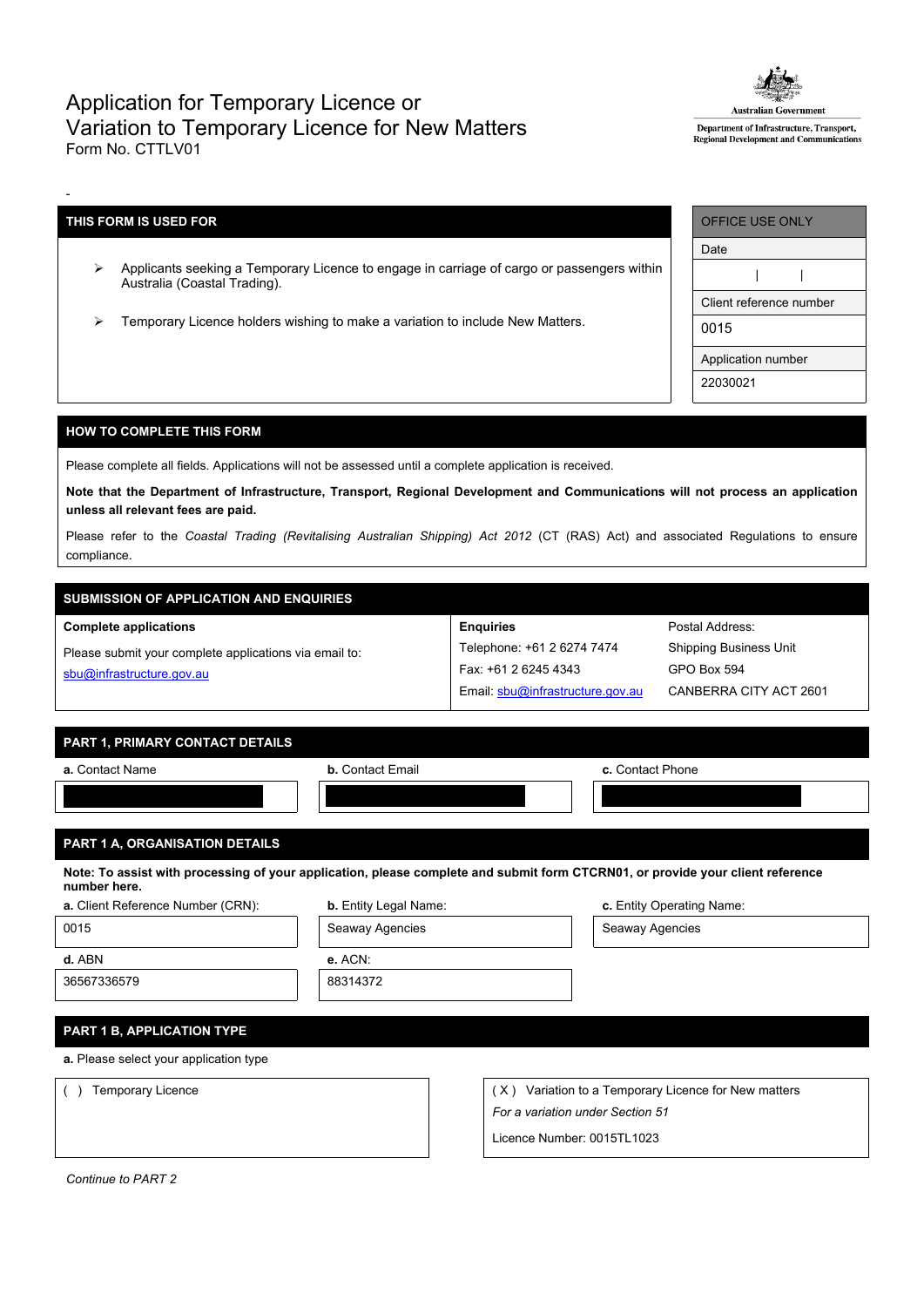|                                   | <b>PART 2, VOYAGE DETAILS</b> |                  |                  |                                 |             |                                             |                                    |                                                       |               |                                        |                                               |
|-----------------------------------|-------------------------------|------------------|------------------|---------------------------------|-------------|---------------------------------------------|------------------------------------|-------------------------------------------------------|---------------|----------------------------------------|-----------------------------------------------|
| Category of<br>trade <sup>1</sup> | Cargo description             | Load port        | Discharge port   | Volume /<br>amount <sup>2</sup> |             | <b>Expected</b><br>loading date<br>dd/mm/yy | <b>Vessel</b><br>name <sup>3</sup> | <b>Vessel</b><br>capacity/ size<br>(gross tonnes) $3$ | Vessel type 3 | <b>Dangerous</b><br>goods <sup>4</sup> | <b>Relationship to</b><br>Vessel <sup>5</sup> |
| <b>General Cargo</b>              | <b>RoRo</b>                   | Melbourne        | Port Kembla      | 5                               | <b>UNIT</b> | 12/03/2022                                  | <b>HOEGH DETROIT</b>               | 68871                                                 | <b>RORO</b>   |                                        |                                               |
| <b>General Cargo</b>              | <b>RoRo</b>                   | Melbourne        | <b>Brisbane</b>  | 5                               | <b>UNIT</b> | 21/03/2022                                  | <b>HOEGH SHANGHAI</b>              | 68871                                                 | <b>RORO</b>   |                                        |                                               |
| <b>General Cargo</b>              | <b>RoRo</b>                   | Port Kembla      | <b>Brisbane</b>  | 5                               | <b>UNIT</b> | 15/03/2022                                  | <b>HOEGH DETROIT</b>               | 68871                                                 | <b>RORO</b>   |                                        |                                               |
| <b>General Cargo</b>              | <b>RoRo</b>                   | Fremantle        | <b>Brisbane</b>  | 5                               | <b>UNIT</b> | 1/04/2022                                   | <b>HOEGH</b><br><b>TRAVELLER</b>   | 76420                                                 | <b>RORO</b>   |                                        |                                               |
| <b>General Cargo</b>              | <b>RoRo</b>                   | Melbourne        | <b>Brisbane</b>  | 5                               | <b>UNIT</b> | 9/04/2022                                   | <b>HOEGH</b><br><b>TRAVELLER</b>   | 76420                                                 | <b>RORO</b>   |                                        |                                               |
| <b>General Cargo</b>              | <b>RoRo</b>                   | Fremantle        | <b>Melbourne</b> | 5                               | <b>UNIT</b> | 1/04/2022                                   | <b>HOEGH</b><br><b>TRAVELLER</b>   | 76420                                                 | <b>RORO</b>   |                                        |                                               |
| <b>General Cargo</b>              | <b>RoRo</b>                   | <b>Melbourne</b> | <b>Brisbane</b>  | $\mathbf{3}$                    | <b>UNIT</b> | 12/03/2022                                  | <b>HOEGH DETROIT</b>               | 68871                                                 | <b>RORO</b>   |                                        |                                               |
| <b>General Cargo</b>              | <b>RoRo</b>                   | Port Kembla      | <b>Brisbane</b>  | 5                               | <b>UNIT</b> | 25/03/2022                                  | <b>HOEGH SHANGHAI</b>              | 68871                                                 | <b>RORO</b>   |                                        |                                               |
| <b>General Cargo</b>              | <b>RoRo</b>                   | <b>Melbourne</b> | Port Kembla      | 5                               | <b>UNIT</b> | 21/03/2022                                  | <b>HOEGH SHANGHAI</b>              | 68871                                                 | <b>RORO</b>   |                                        |                                               |
| <b>General Cargo</b>              | <b>RoRo</b>                   | <b>Brisbane</b>  | Mackay           | 5                               | <b>UNIT</b> | 14/04/2022                                  | <b>HOEGH</b><br><b>TRAVELLER</b>   | 76420                                                 | <b>RORO</b>   |                                        |                                               |
| <b>General Cargo</b>              | <b>RoRo</b>                   | <b>Fremantle</b> | Mackay           | 5                               | <b>UNIT</b> | 1/04/2022                                   | <b>HOEGH</b><br><b>TRAVELLER</b>   | 76420                                                 | <b>RORO</b>   |                                        |                                               |
| <b>General Cargo</b>              | <b>RoRo</b>                   | Melbourne        | Mackay           | 5                               | <b>UNIT</b> | 9/04/2022                                   | <b>HOEGH</b><br><b>TRAVELLER</b>   | 76420                                                 | <b>RORO</b>   |                                        |                                               |